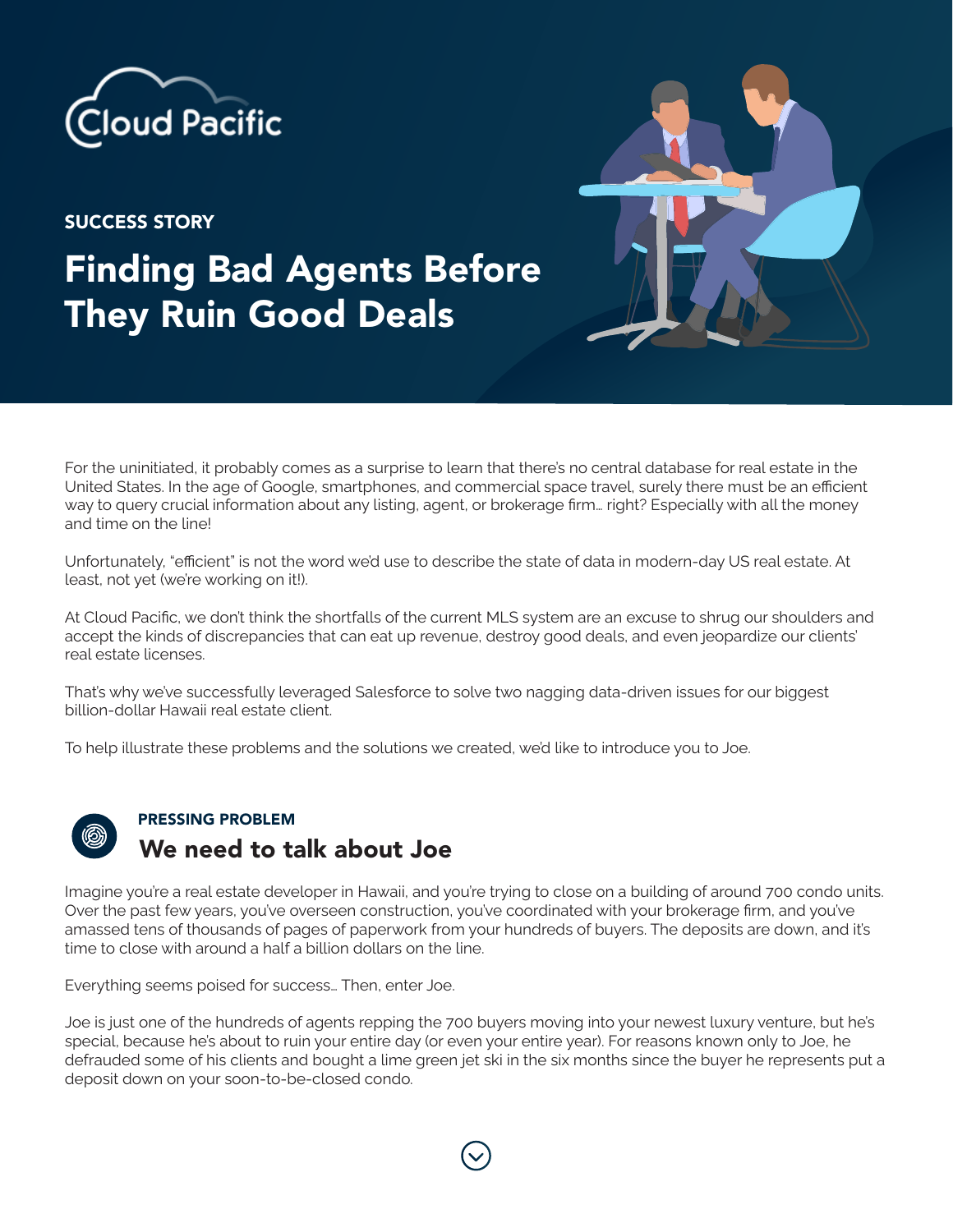

Now, unbeknownst to you, Joe's fraud has caused him to fall out of good standing, and his real estate license has been reclassified as "inactive." It's no longer legal for you to close the previously perfect deal you made with Joe's buyer, but with the current state of MLS data in US real estate, it isn't easy for you to catch when this happens to any of the hundreds of agents representing your 700 buyers either. And of course Joe's not going to tell you what happened himself. He's busy overcompensating at the beach.

So you accidentally close an illegal deal with Joe's buyer, and that leads to immediate penalties. You could be fined. You could lose revenue as deals fall through. You could have a hold put on your real estate license, or (worst case scenario) have it revoked.

For a billion-dollar real estate developer like you, those license problems mean that entire teams could be frozen for weeks, put on probation and unable to sell. This can delay or even destroy your financial plans, sending catastrophic waves rippling throughout your workflow… all thanks to Joe's mid-life crisis.



## SALESFORCE SOLUTION Spotting Red Flags Before They Become Red Alerts

When Cloud Pacific was approached by Hawaii's largest real estate developer, they were extremely concerned about their persistent "bad agent" problem. The broken state of MLS data meant that "inactive" agents (like our hypothetical Joe) kept slipping through the cracks during deals that included hundreds of agents representing hundreds of buyers. It looked like the penalty hammer was going to come down soon, and the Senior VP was starting to sweat.

Acting fast, Cloud Pacific dove into Salesforce for a custom-coded solution, and when we resurfaced, we ended up solving two problems at once. Here's how:

MLS (Multiple Listing Services) are the go-to databases if you're buying an apartment, condo, or house. Sites like Zillow pull their specifics from MLS databases, with each listing having its own assigned MLS number. These MLS numbers identify each listing's database record, which holds all the available info on the building, including the broker and brokerage.

There's presently an organization working to centralize all MLS data, but they're far from finished. At the time of this writing, only about 40% of MLS data occupies a central, accessible database. The rest is scattered amongst individual, often county-based MLS databases. These small MLS databases might be for one county with a thousand homes, or even less.

While investigating what we could do for our client, Cloud Pacific found that Honolulu County was all on one MLS! This was lucky, because it meant we wouldn't have to merge several databases to give our client access to a comprehensive data set… but it wasn't time to celebrate yet.

The Honolulu County MLS data may have all been in one place, but the only way to access it was through a paid legacy desktop software program called RETS Connector. Our client paid a monthly subscription fee to download a dense spreadsheet of data with no efficient way to parse it. Retro!